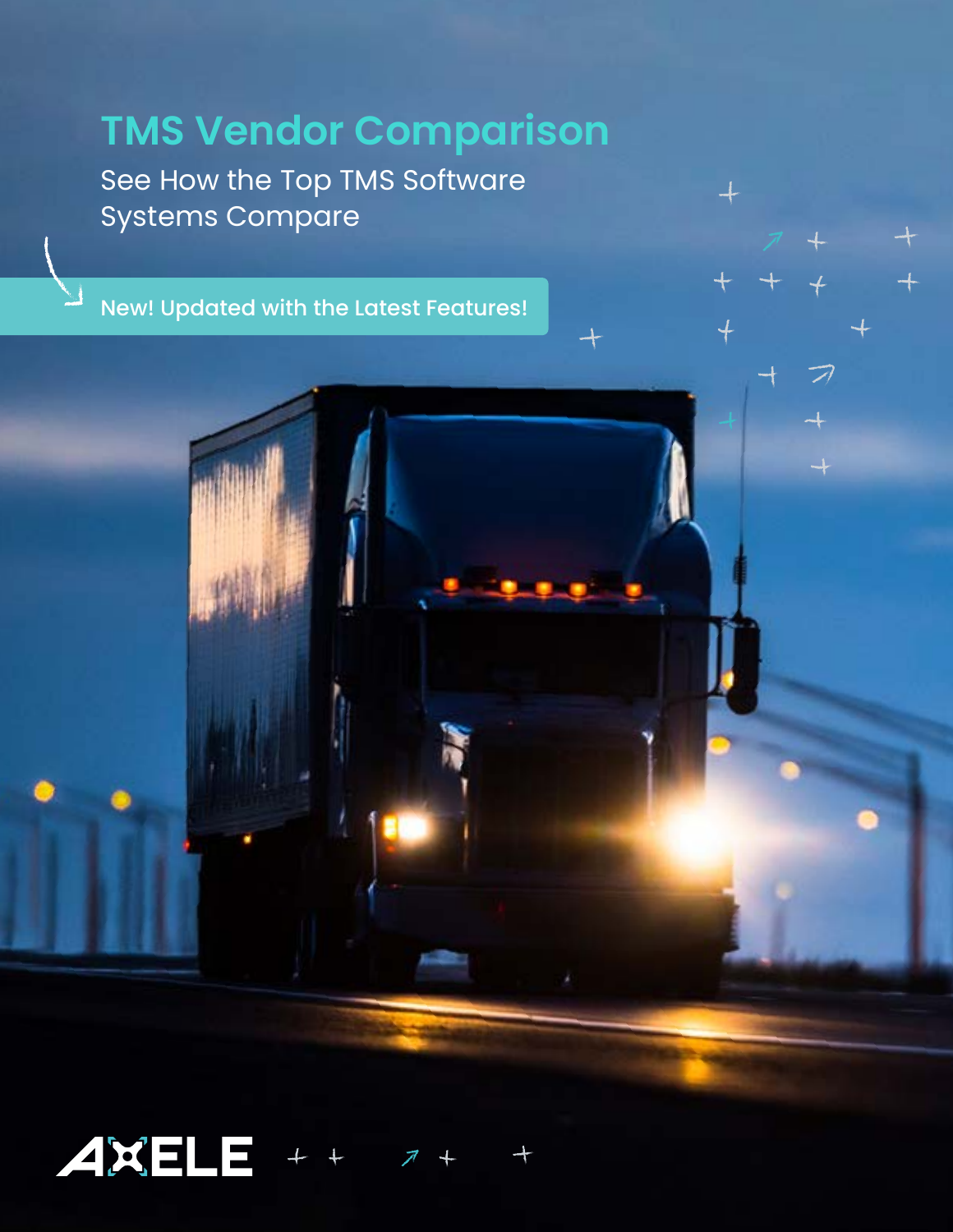

## Judge for Yourself

This vendor comparison includes top TMS systems available to small and mid-sized carriers, ranking them on key features such as standard TMS capabilities plus:



Find Most Profitable Loads Automatically



Live Dispatch Management



HOS-based Trip Planning



Team Driving Feature

*And much more!*



DAT Preferred Carrier TMS



Budget-Friendly with Free Trial

Evaluate these systems for yourself and see which one fulfills each requirement important to you, and which one will help you make your business more profitable.

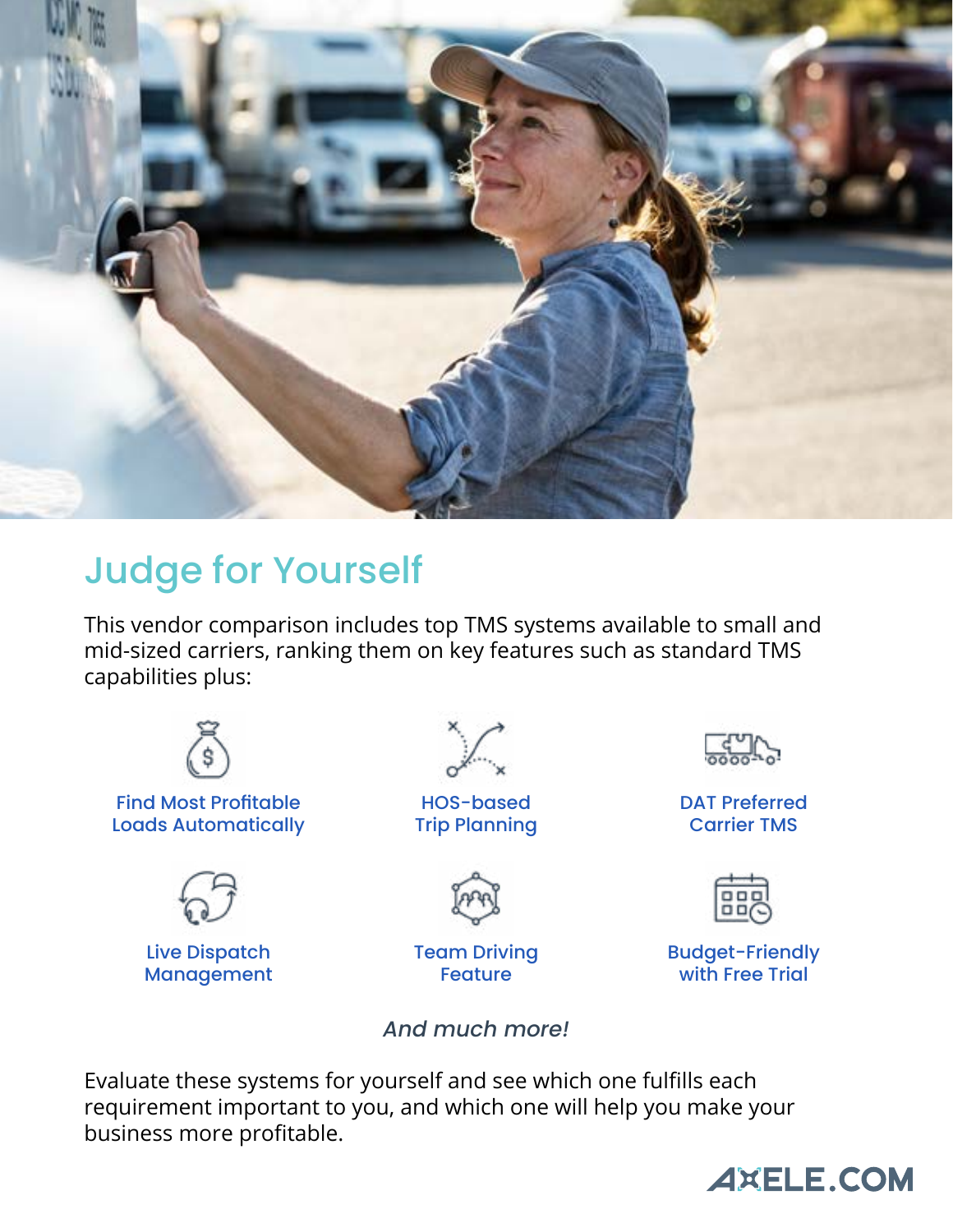| TMP doi driso                                                               |              |        |              |                    |                   |             |             |           |                |          |                             |  |
|-----------------------------------------------------------------------------|--------------|--------|--------------|--------------------|-------------------|-------------|-------------|-----------|----------------|----------|-----------------------------|--|
|                                                                             |              |        |              |                    | <b>Interested</b> |             |             |           |                |          |                             |  |
|                                                                             |              | ATESTE | AscendityEs  | <b>CE Dispatch</b> |                   | <b>OPES</b> | PROTAMEROOK | Jacopiesy | Cl Yoserocker* | Leathing | TRANSPORT OFFER<br>Trimble. |  |
| <b>Standard TMS Capabilities</b>                                            |              |        |              |                    |                   |             |             |           |                |          |                             |  |
| <b>DAT Preferred Carrier TMS</b>                                            |              |        |              |                    |                   |             |             |           |                |          |                             |  |
| Finds Most Profitable Loads<br>Automatically                                | $\checkmark$ |        |              |                    |                   |             |             |           |                |          |                             |  |
| <b>HOS-Based Trip Planning</b>                                              | $\checkmark$ |        |              | $\checkmark$       |                   |             |             |           |                |          |                             |  |
| Budget-Friendly with Free Trial                                             | $\checkmark$ |        |              |                    |                   |             |             |           |                |          |                             |  |
| "Pay for What You Use" Billing                                              | $\checkmark$ |        |              |                    |                   |             |             |           |                |          |                             |  |
| Automation and Optimization                                                 | $\checkmark$ |        |              |                    |                   |             |             |           |                |          |                             |  |
| Driver Mobile App                                                           | $\checkmark$ |        |              |                    |                   |             |             |           |                |          |                             |  |
| <b>Team Driving Feature</b>                                                 | $\checkmark$ |        |              |                    |                   |             |             |           |                |          |                             |  |
| Integrates with QuickBooks                                                  | $\checkmark$ |        |              |                    |                   |             |             |           |                |          |                             |  |
| Live Dispatch Management                                                    | $\checkmark$ |        |              |                    |                   |             |             |           |                |          |                             |  |
| <b>Terminal Management Feature</b>                                          | ✔            |        |              |                    |                   |             |             |           |                |          |                             |  |
| International Solution                                                      |              |        |              |                    |                   |             |             |           |                |          |                             |  |
| One Day On-Boarding Process                                                 |              |        | $\checkmark$ |                    |                   |             |             |           |                |          |                             |  |
| Designed for Small and Mid-<br><b>Sized Carriers</b>                        | $\checkmark$ |        |              |                    |                   |             |             |           |                |          |                             |  |
| No UpFront Fees, No Setup<br>Fees, No Training Fees, No<br>Maintenance Fees |              |        |              |                    |                   |             |             |           |                |          |                             |  |
| No Contract/Month-to Month<br>Subscription                                  |              |        | $\checkmark$ |                    |                   |             |             |           |                |          |                             |  |
| <b>ELD Integration</b>                                                      |              |        |              | $\checkmark$       | $\checkmark$      |             |             |           |                |          |                             |  |
| Quote Evaluation                                                            | $\checkmark$ |        |              |                    |                   |             |             |           |                |          |                             |  |
| <b>Factoring Integration</b>                                                |              |        |              |                    |                   |             |             |           |                |          |                             |  |

\*Based on the data available in the public domain

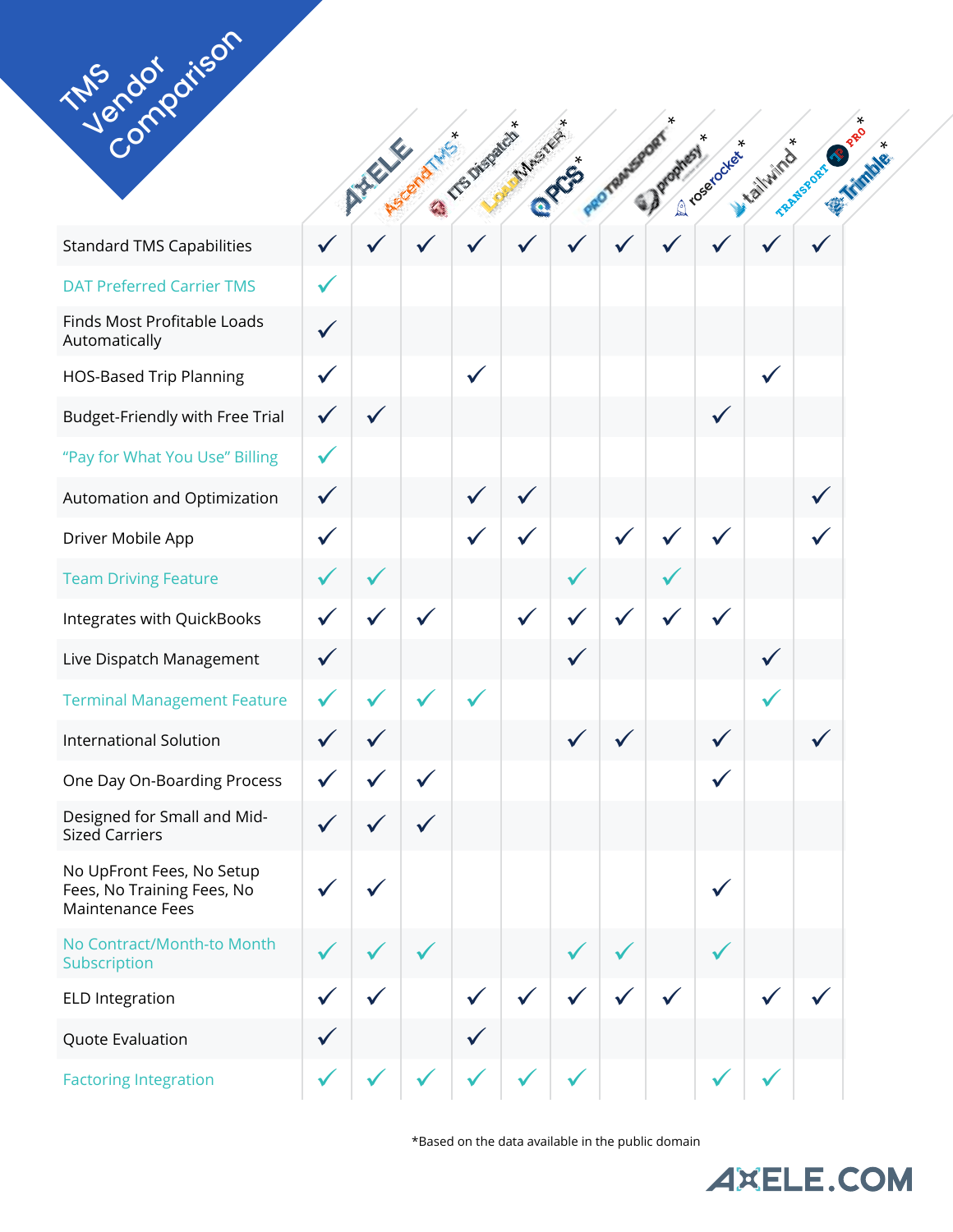

## Why These Rankings Are Important to Your Business

Standard TMS Capabilities – While it's important to insure the TMS you select provides basic capabilities such as invoicing, managing driver settlements, creating BOLs, etc., using a system that offers more will help you take your business to the next level.

#### DAT Preferred Carrier TMS

As DAT's preferred TMS provider for truckload carriers, you can be sure that the system offers a modern, connected TMS that can streamline the freight-matching process and lead to better decisions and greater profitability. Plus, carriers can connect to the industry's largest freight marketplace without ever leaving the TMS.

#### Finds Most Profitable Loads Automatically

With leading-edge optimization technology, it's now possible for a TMS system to automatically find the most profitable loads for your company from multiple load boards and identify which drivers are best suited for each trip. This feature saves you hours, improves your bottom line and increases driver satisfaction as well as driver income.

#### HOS-Based Trip Planning

By automatically planning trips based on HOSavailable drivers, you can reduce stress on your drivers and improve your customer service, in addition to avoiding penalties. Don't rely on manual tracking—new, improved systems calculate this automatically for you.

#### Budget-Friendly with Free Trial

 $++$   $7+$ 

Small and mid-sized carriers can't afford the thousands of dollars charged for some TMS systems, and why spend that money when there are now excellent systems available at budget-friendly prices? And testing a system with a free trial to make sure it meets your needs is just good business.

#### "Pay for What You Use" Billing

When your TMS prorates your bill down to the minute for the number of drivers and web users you license, you save money. Need to add extra drivers to meet higher shipper volume? Add and subtract on the fly. Bring an accountant in once a month to help with billing? Only pay for the hours they use. No more paying for something you're not using.

#### Automation and Optimization

Automation and optimization are leading-edge features now available in modern TMS systems, allowing you to eliminate hours spent on day-to-day tasks, accomplish more with the same staff, and devote time to growing your business.

#### Driver Mobile App

A driver mobile app lets your drivers stay in control of their trips, improves driver satisfaction, increases productivity, and improves communications between the office and your drivers.

#### Team Driving

A Teams feature allows dispatchers and trip planners to visualize drivers' schedules, seeing solo drivers and teams on an overview that ensures proper assignment of loads with no overlap. Improve driver retention with easier management of team driving.

#### Integrates with QuickBooks

Manually entering data from one system to another is so 1990s. Integrating your TMS with your accounting system streamlines your invoicing and general accounting, and saves you countless hours that can be spent in more profitable ways.

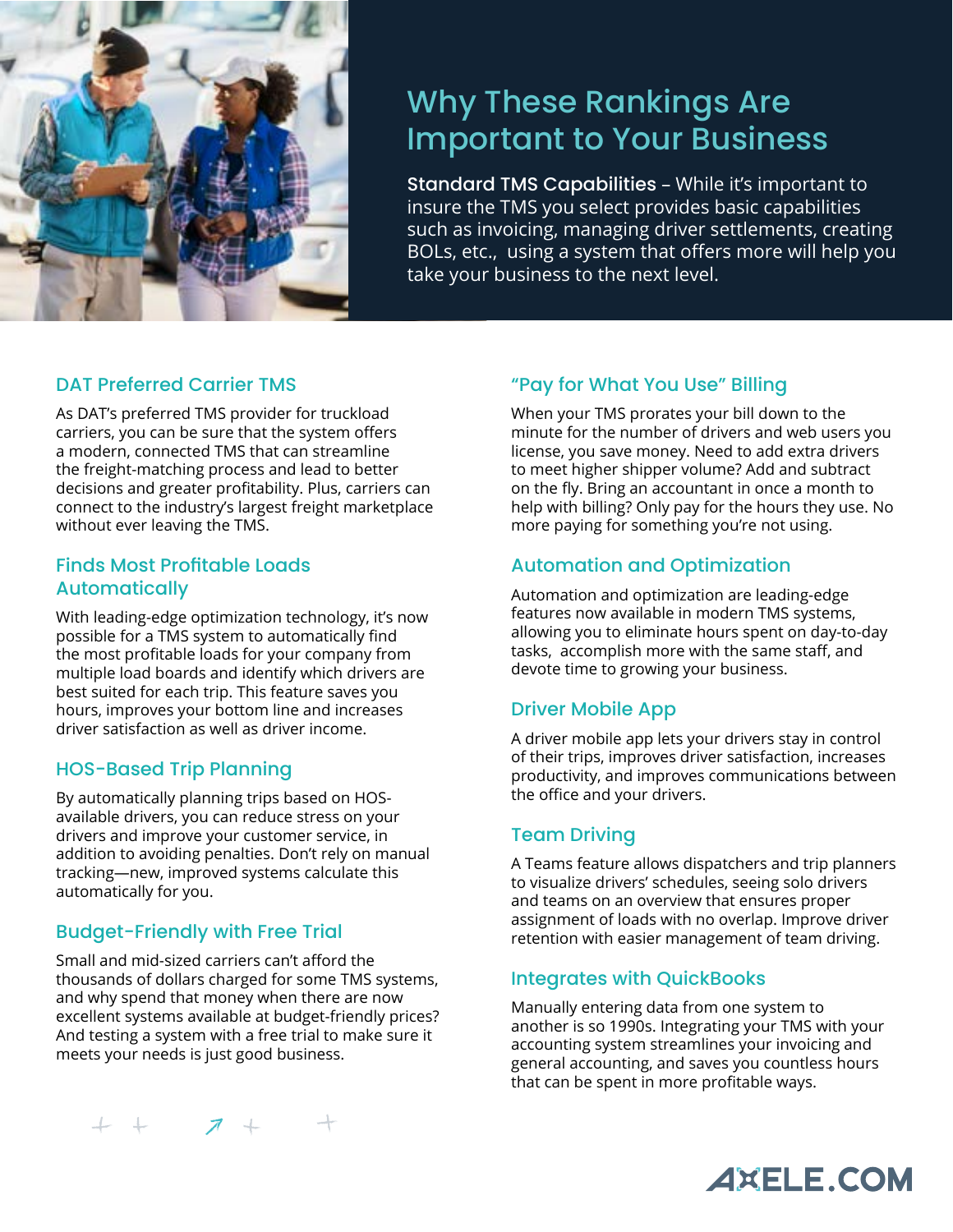#### Live Dispatch Management

A necessity in today's busy marketplace, live dispatch management allows you to quickly route and reroute your vehicles without losing a beat.

#### Terminal Management

This feature supports regional home bases, or terminals, in a carrier's geographic footprint. Each terminal can have its own set of drivers, trucks, and trailers. The right TMS lets carriers create individual terminal profiles with company, drivers, tractors, trailers, DOT#, MC#, and more.

#### International Solution

Having a TMS that easily accommodates international currencies and other requirements gives you the freedom to serve the markets you choose without barrier.

#### One Day On-Boarding Process

You and your team don't have time for a lengthy training process. Your TMS should accommodate you with an easy, one-day on-boarding process that makes sure you're up and running quickly.

#### Designed for Small and Mid-Sized **Carriers**

Many TMS systems were designed for brokers and shippers, not carriers. Plus, many were designed for larger companies and are now marketed to small and mid-sized carriers without actually meeting their needs in features, pricing and customer service. Why not choose a system that was designed to meet your needs specifically?

#### No Upfront Fees, No Setup Fees, No Training Fees, No Maintenance Fees

Additional fees add up in a hurry, and those extra charges cut into your bottom line. Choose a TMS system that's straightforward in its pricing and doesn't include extra or hidden charges.

#### No Contract/Month-to Month **Subscription**

Who wants to be locked into a long-term contract? With a month-to month subscription, your provider needs to serve you well every day. Don't get locked in!

#### ELD Integration

Being able to integrate with any ELD solution you choose gives you the freedom to select the right solution for you, and still have the information you need in your TMS to provide HOS-based trip planning. Don't be limited by your TMS system's integrations.

#### Quote Evaluation

Being able to quickly evaluate whether you can run a load profitably saves you hours, but many TMS systems don't have that capability and require you to use a spreadsheet. Get a system that automates this vital calculation.

#### Factoring Integration

Speed payment both to you and your drivers with integrated factoring. Don't wait 90 days or more for customers to pay—accelerate your cash flow quickly and easily.

As you can see, Axele is the only TMS system that meets all of these key requirements, in addition to other qualifications there wasn't room to list.



## **AXELE.COM**